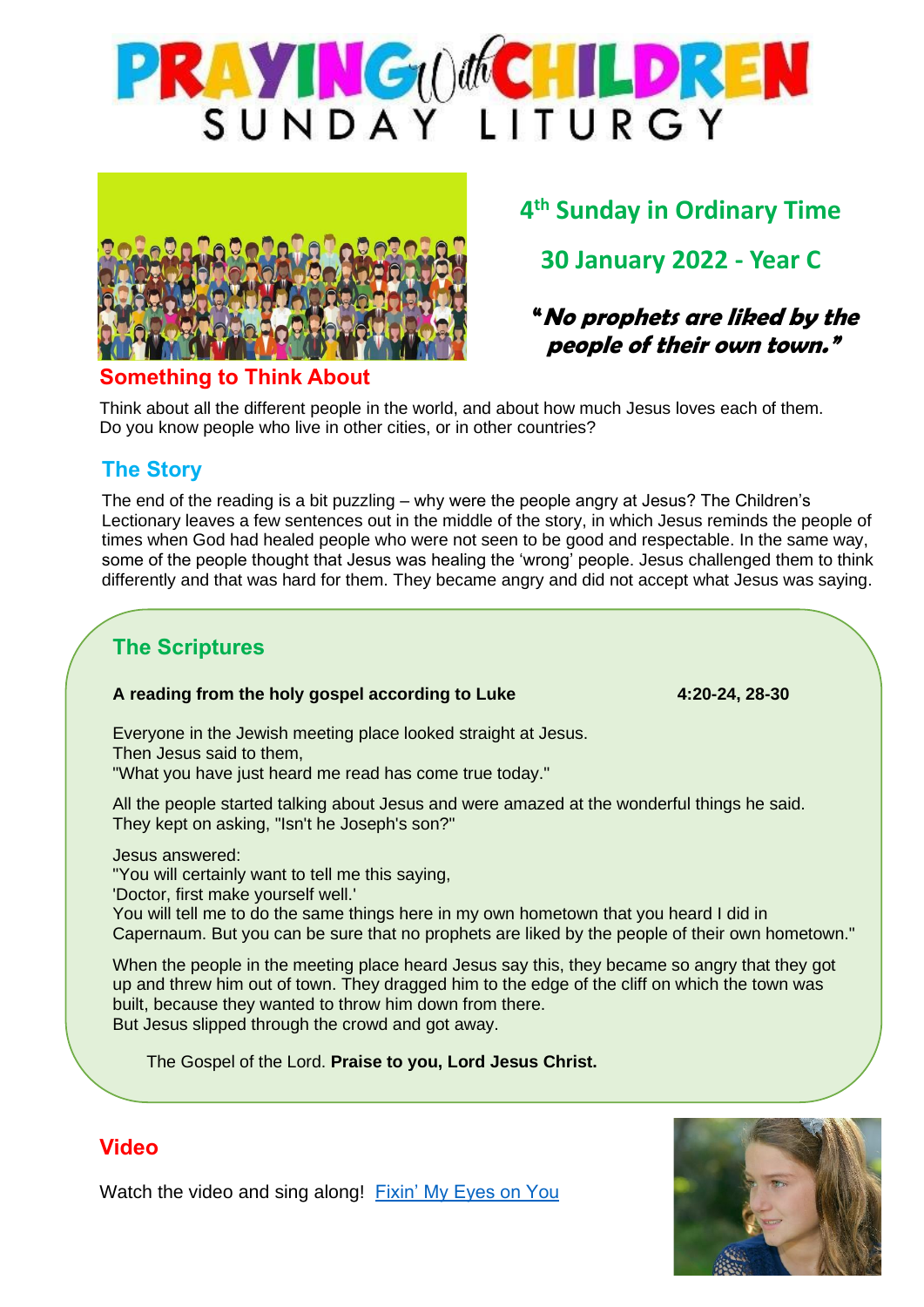# **Group Discussion**

Sometimes your parents might ask you to do things that are hard or that you don't want to do. They might tell you it's time for bed when you want to keep playing. You might not want to go to bed, but if you stay up too late, you'll be tired and grumpy the next day. The people who take care of you love you the most and want what is best for you. Spend a moment to say a quiet prayer for these special people and ask God to bless them today.

# **Praying For Others**

*Leader:* Let us pray now for the leaders of our Church, our world, for those in our community and for our own needs. *Reader 1:* We pray that our leaders will work together to bring about a fair world. Lord, hear us. **All: Lord, hear our prayer.** *Reader 2:* We pray for those who find it difficult to make friends. Lord, hear us. **All: Lord, hear our prayer.** *Reader 3:* We pray that we listen to our parents and all those who care for us. Lord, hear us. **All: Lord, hear our prayer.** *Reader 4:* We pray that we might fix our eyes on Jesus and follow him always. Lord, hear us. **All: Lord, hear our prayer.** *Reader 5:* We pray for our own needs. Lord, hear us. **All: Lord, hear our prayer.** *Leader:* Loving God, listen to the prayers we make in the name of Jesus. **All: Amen.**

#### **Prayer**



Dear Jesus, Teach us to listen to your word and to follow you always. Please bless our parents and all those who care for us. Amen.

### **Group Activity**

#### **Let's keep our eyes fixed on Jesus!**

*For each child you will need: 2 toilet rolls, or a cardboard tube cut in half, construction paper or wrapping paper, sticky tape, string (optional)*

- 1. Cut a piece of construction paper or wrapping paper so that it wraps around one of the toilet rolls and tape it in place. Repeat with the other roll.
- 2. Cut a piece of sticky tape, and join the ends together, sticky side out, and stick the two toilet rolls together like binoculars. (Double sided sticky tape is another option.)
- 3. Cut a piece of construction paper long enough to wrap around the two toilet paper rolls tightly and tape the ends to hold both rolls together.
- 4. Optional: poke a hole on either side of the finished binoculars at one end, and thread some string through to create a strap for the binoculars.

NB. Omit Step 4 if binoculars will be used by small children.